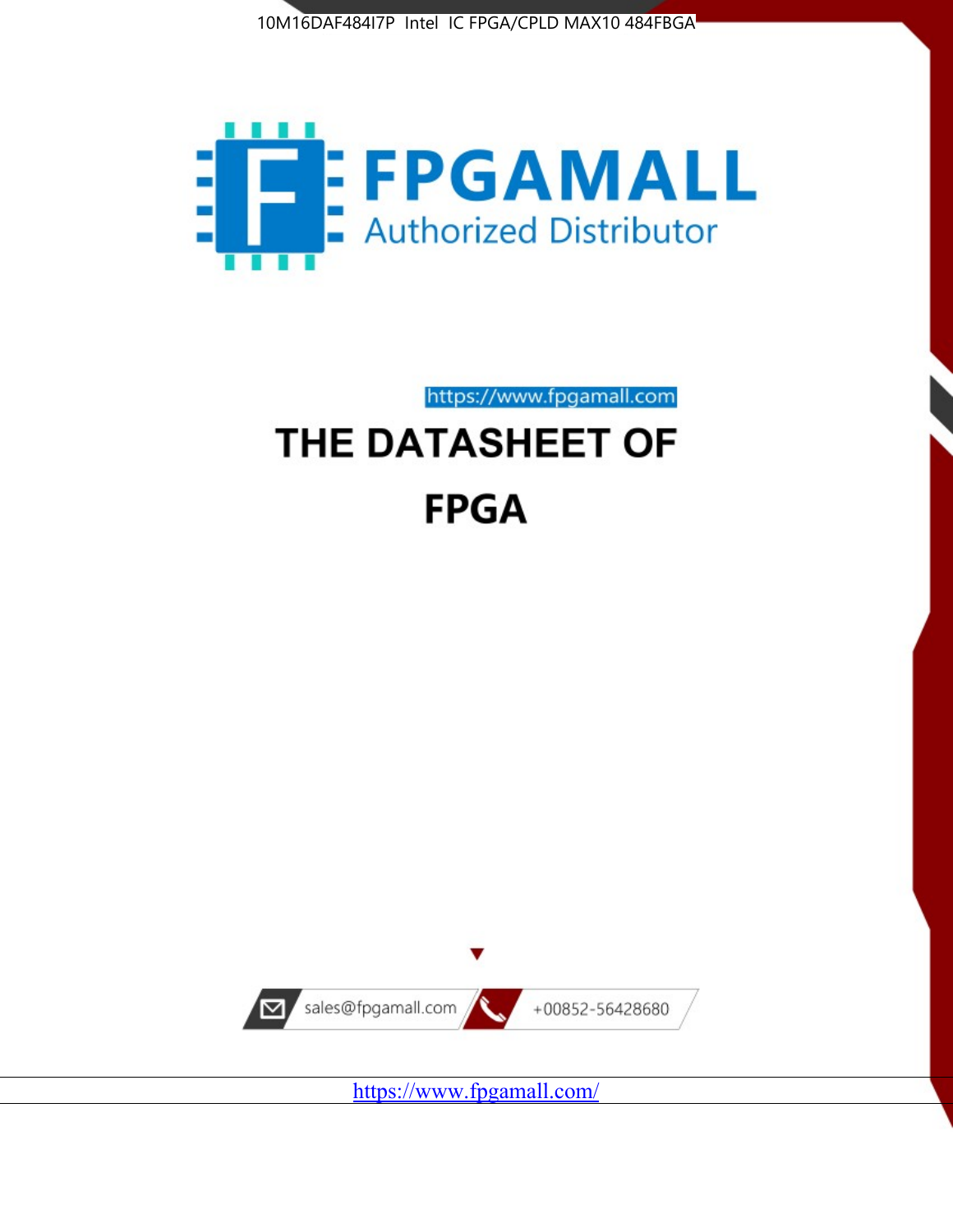10M16DAF484I7P Intel IC FPGA/CPLD MAX10 484FBGA



# **Intel® MAX® 10 FPGA Device Overview**



**M10-OVERVIEW | 2017.12.15** Latest document on the web: **[PDF](https://www.altera.com/en_US/pdfs/literature/hb/max-10/m10_overview.pdf)** | **[HTML](https://www.altera.com/documentation/myt1396938463674.html)**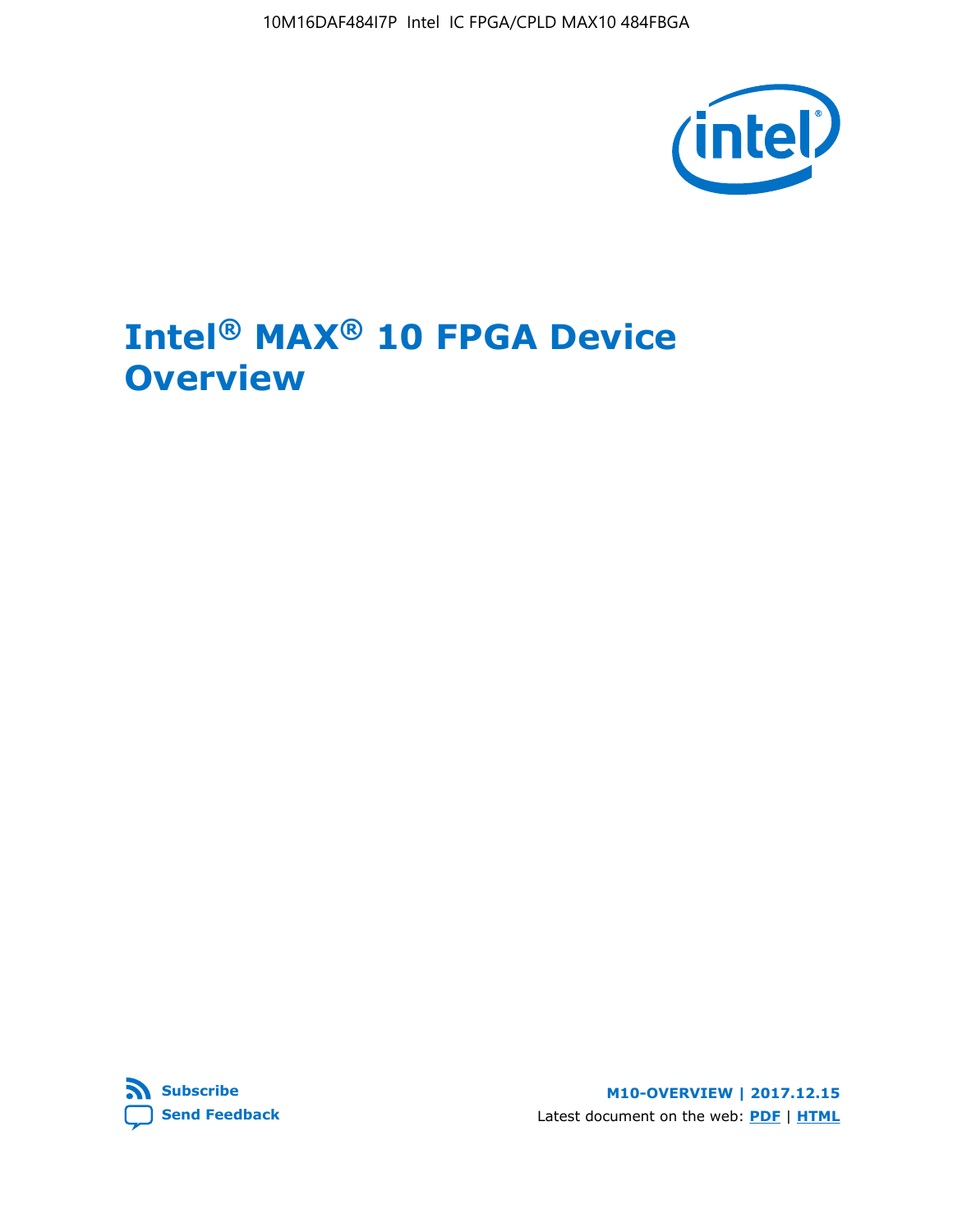

*Contents*

# **Contents**

| Intel® MAX® 10 FPGA Device Overview…………………………………………………………………………………………3 |  |
|------------------------------------------------------------------------|--|
|                                                                        |  |
|                                                                        |  |
|                                                                        |  |
|                                                                        |  |
|                                                                        |  |
|                                                                        |  |
|                                                                        |  |
|                                                                        |  |
|                                                                        |  |
|                                                                        |  |
|                                                                        |  |
|                                                                        |  |
|                                                                        |  |
|                                                                        |  |
|                                                                        |  |
|                                                                        |  |
|                                                                        |  |
|                                                                        |  |
|                                                                        |  |
| Document Revision History for Intel MAX 10 FPGA Device Overview 13     |  |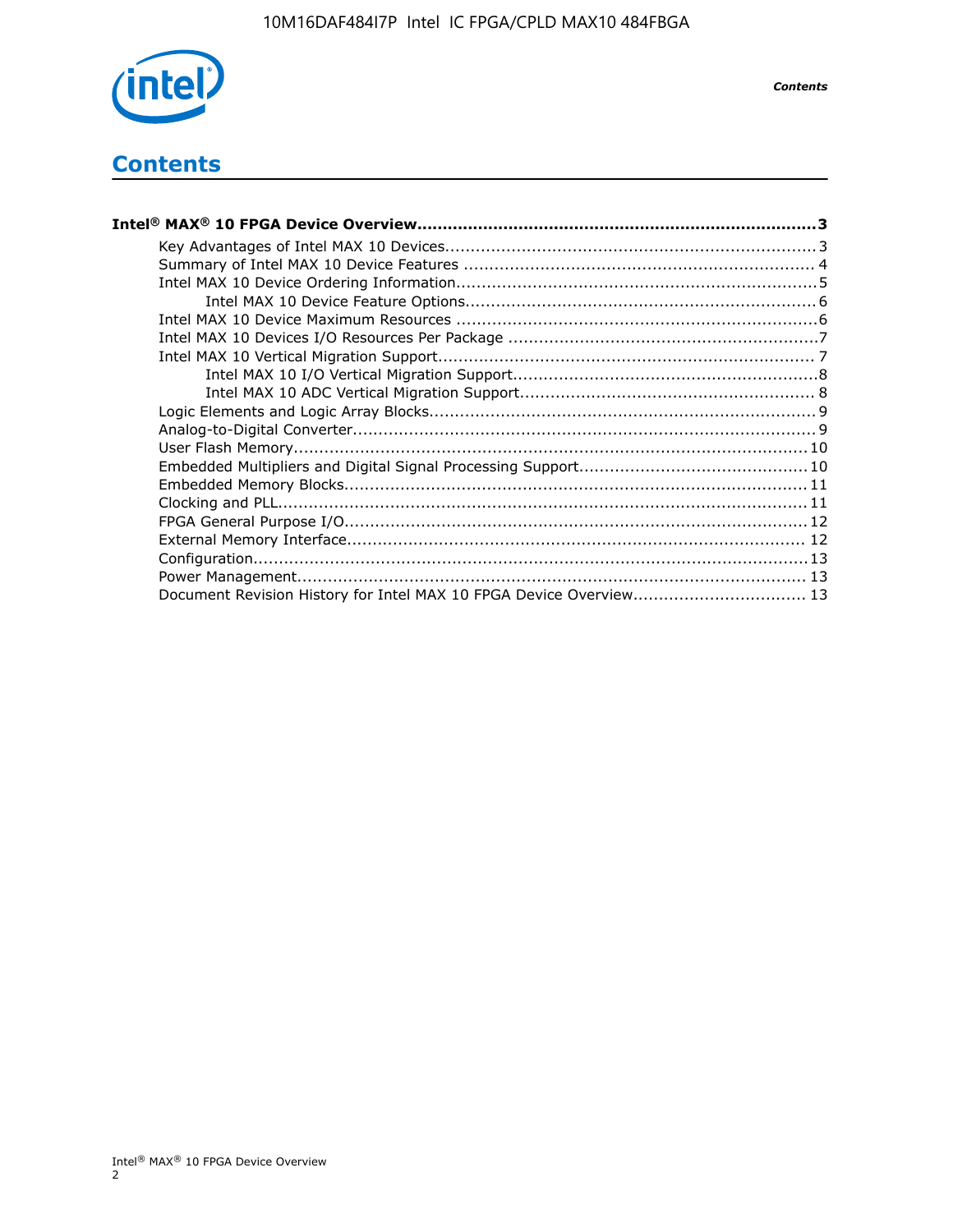

# **Intel® MAX® 10 FPGA Device Overview**

Intel<sup>®</sup> MAX<sup>®</sup> 10 devices are single-chip, non-volatile low-cost programmable logic devices (PLDs) to integrate the optimal set of system components.

The highlights of the Intel MAX 10 devices include:

- Internally stored dual configuration flash
- User flash memory
- Instant on support
- Integrated analog-to-digital converters (ADCs)
- Single-chip Nios II soft core processor support

Intel MAX 10 devices are the ideal solution for system management, I/O expansion, communication control planes, industrial, automotive, and consumer applications.

#### **Related Links**

[Intel MAX 10 FPGA Device Datasheet](https://www.altera.com/documentation/mcn1397700832153.html#mcn1397643748870)

## **Key Advantages of Intel MAX 10 Devices**

#### **Table 1. Key Advantages of Intel MAX 10 Devices**

| <b>Advantage</b>               | <b>Supporting Feature</b>                                                                                                                                                                                  |  |  |  |
|--------------------------------|------------------------------------------------------------------------------------------------------------------------------------------------------------------------------------------------------------|--|--|--|
| Simple and fast configuration  | Secure on-die flash memory enables device configuration in less than 10 ms                                                                                                                                 |  |  |  |
| Flexibility and integration    | Single device integrating PLD logic, RAM, flash memory, digital signal<br>processing (DSP), ADC, phase-locked loop (PLL), and I/Os<br>Small packages available from 3 mm $\times$ 3 mm                     |  |  |  |
| Low power                      | Sleep mode—significant standby power reduction and resumption in less than<br>$1 \text{ ms}$<br>Longer battery life-resumption from full power-off in less than 10 ms                                      |  |  |  |
| 20-year-estimated life cycle   | Built on TSMC's 55 nm embedded flash process technology                                                                                                                                                    |  |  |  |
| High productivity design tools | Intel Quartus <sup>®</sup> Prime Lite edition (no cost license)<br>Platform Designer (Standard) system integration tool<br>DSP Builder for Intel FPGAs<br>Nios <sup>®</sup> II Embedded Design Suite (EDS) |  |  |  |

Intel Corporation. All rights reserved. Intel, the Intel logo, Altera, Arria, Cyclone, Enpirion, MAX, Nios, Quartus and Stratix words and logos are trademarks of Intel Corporation or its subsidiaries in the U.S. and/or other countries. Intel warrants performance of its FPGA and semiconductor products to current specifications in accordance with Intel's standard warranty, but reserves the right to make changes to any products and services at any time without notice. Intel assumes no responsibility or liability arising out of the application or use of any information, product, or service described herein except as expressly agreed to in writing by Intel. Intel customers are advised to obtain the latest version of device specifications before relying on any published information and before placing orders for products or services. \*Other names and brands may be claimed as the property of others.

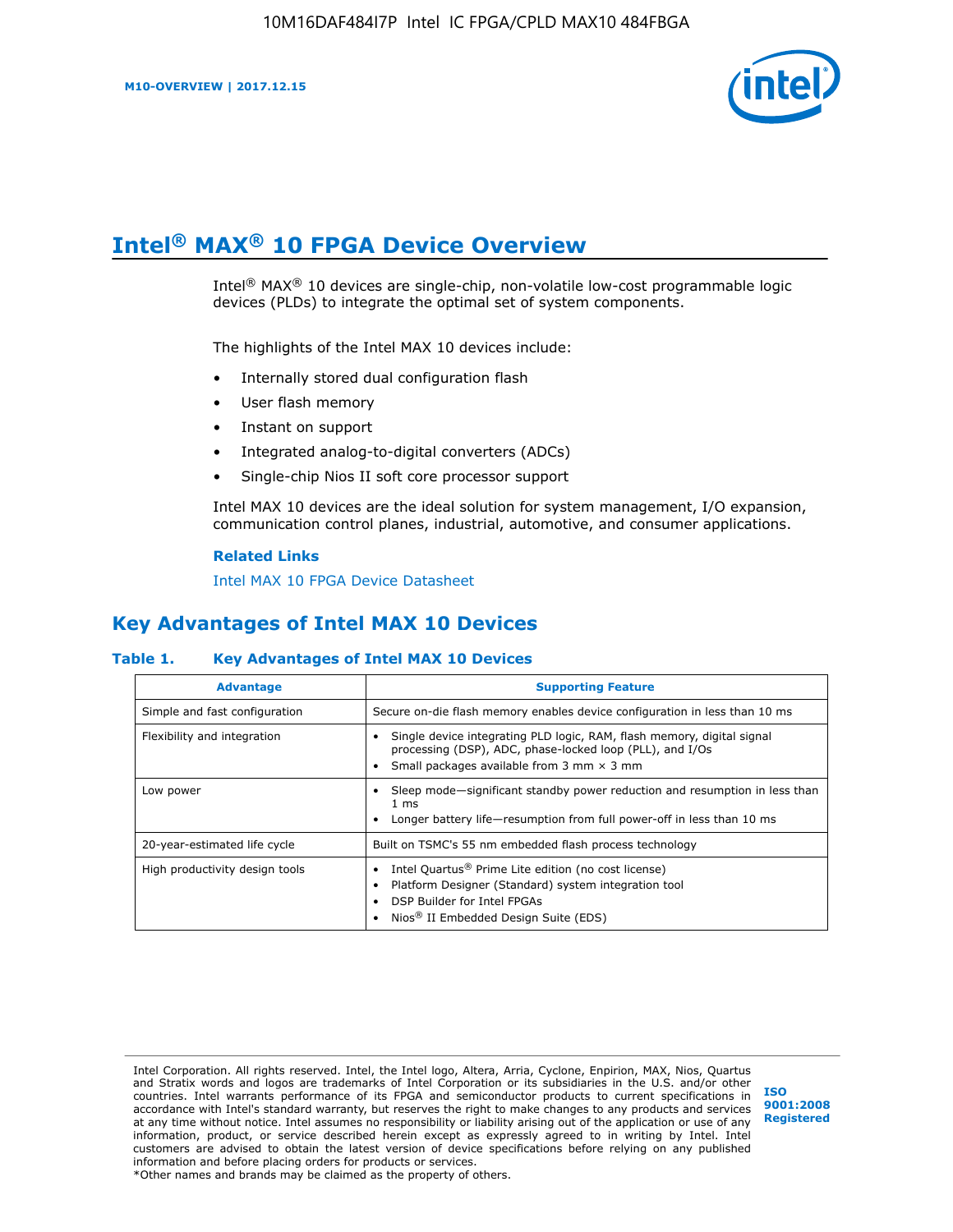

## **Summary of Intel MAX 10 Device Features**

#### **Table 2. Summary of Features for Intel MAX 10 Devices**

| <b>Feature</b>                       | <b>Description</b>                                                                                                                                                                                                                                                               |
|--------------------------------------|----------------------------------------------------------------------------------------------------------------------------------------------------------------------------------------------------------------------------------------------------------------------------------|
| Technology                           | 55 nm TSMC Embedded Flash (Flash + SRAM) process technology                                                                                                                                                                                                                      |
| Packaging                            | Low cost, small form factor packages-support multiple packaging<br>technologies and pin pitches<br>Multiple device densities with compatible package footprints for seamless<br>migration between different device densities<br>RoHS6-compliant                                  |
| Core architecture                    | 4-input look-up table (LUT) and single register logic element (LE)<br>LEs arranged in logic array block (LAB)<br>$\bullet$<br>Embedded RAM and user flash memory<br>Clocks and PLLs<br>$\bullet$<br>Embedded multiplier blocks<br>$\bullet$<br>General purpose I/Os<br>$\bullet$ |
| Internal memory blocks               | M9K-9 kilobits (Kb) memory blocks<br>$\bullet$<br>Cascadable blocks to create RAM, dual port, and FIFO functions<br>$\bullet$                                                                                                                                                    |
| User flash memory (UFM)              | User accessible non-volatile storage<br>$\bullet$<br>High speed operating frequency<br>$\bullet$<br>Large memory size<br>High data retention<br>$\bullet$<br>Multiple interface option<br>$\bullet$                                                                              |
| Embedded multiplier blocks           | One $18 \times 18$ or two 9 $\times$ 9 multiplier modes<br>$\bullet$<br>Cascadable blocks enabling creation of filters, arithmetic functions, and image<br>processing pipelines                                                                                                  |
| <b>ADC</b>                           | 12-bit successive approximation register (SAR) type<br>$\bullet$<br>Up to 17 analog inputs<br>$\bullet$<br>Cumulative speed up to 1 million samples per second (MSPS)<br>Integrated temperature sensing capability                                                               |
| Clock networks                       | Global clocks support<br>$\bullet$<br>High speed frequency in clock network                                                                                                                                                                                                      |
| Internal oscillator                  | Built-in internal ring oscillator                                                                                                                                                                                                                                                |
| PLLs                                 | Analog-based<br>Low jitter<br>$\bullet$<br>High precision clock synthesis<br>Clock delay compensation<br>$\bullet$<br>Zero delay buffering<br>$\bullet$<br>Multiple output taps<br>٠                                                                                             |
| General-purpose I/Os (GPIOs)         | Multiple I/O standards support<br>$\bullet$<br>On-chip termination (OCT)<br>$\bullet$<br>Up to 830 megabits per second (Mbps) LVDS receiver, 800 Mbps LVDS<br>transmitter                                                                                                        |
| External memory interface (EMIF) (1) | Supports up to 600 Mbps external memory interfaces:<br>continued                                                                                                                                                                                                                 |

<sup>(1)</sup> EMIF is only supported in selected Intel MAX 10 device density and package combinations. Refer to the *External Memory Interface User Guide* for more information.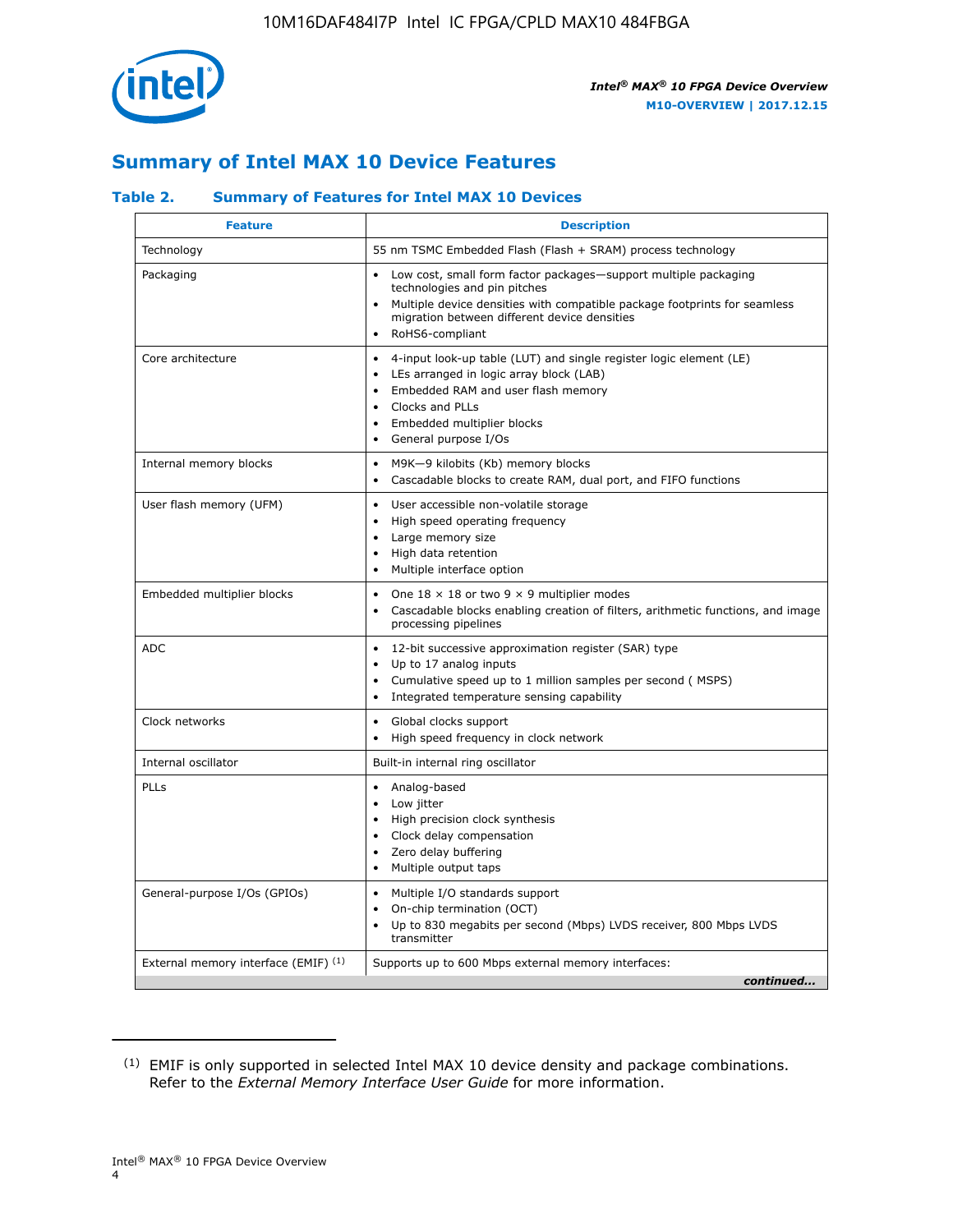

| <b>Feature</b>                | <b>Description</b>                                                                                                                                                                                                                                                                                                                                                                                                            |  |  |  |
|-------------------------------|-------------------------------------------------------------------------------------------------------------------------------------------------------------------------------------------------------------------------------------------------------------------------------------------------------------------------------------------------------------------------------------------------------------------------------|--|--|--|
|                               | DDR3, DDR3L, DDR2, LPDDR2 (on 10M16, 10M25, 10M40, and 10M50.)<br>SRAM (Hardware support only)<br><i>Note:</i> For 600 Mbps performance, -6 device speed grade is required.<br>Performance varies according to device grade (commercial, industrial, or<br>automotive) and device speed grade (-6 or -7). Refer to the Intel MAX<br>10 FPGA Device Datasheet or External Memory Interface Spec Estimator<br>for more details. |  |  |  |
| Configuration                 | Internal configuration<br>JTAG<br>٠<br>Advanced Encryption Standard (AES) 128-bit encryption and compression<br>options<br>Flash memory data retention of 20 years at 85 $^{\circ}$ C                                                                                                                                                                                                                                         |  |  |  |
| Flexible power supply schemes | Single- and dual-supply device options<br>Dynamically controlled input buffer power down<br>Sleep mode for dynamic power reduction                                                                                                                                                                                                                                                                                            |  |  |  |

## **Intel MAX 10 Device Ordering Information**

#### **Figure 1. Sample Ordering Code and Available Options for Intel MAX 10 Devices**



*Note:* The –I6 and –A6 speed grades of the Intel MAX 10 FPGA devices are not available by default in the Intel Quartus Prime software. Contact your local Intel sales representatives for support.

#### **Related Links**

#### [Intel FPGA Product Selector](http://www.altera.com/products/selector/psg-selector.html)

Provides the latest information about Intel FPGAs.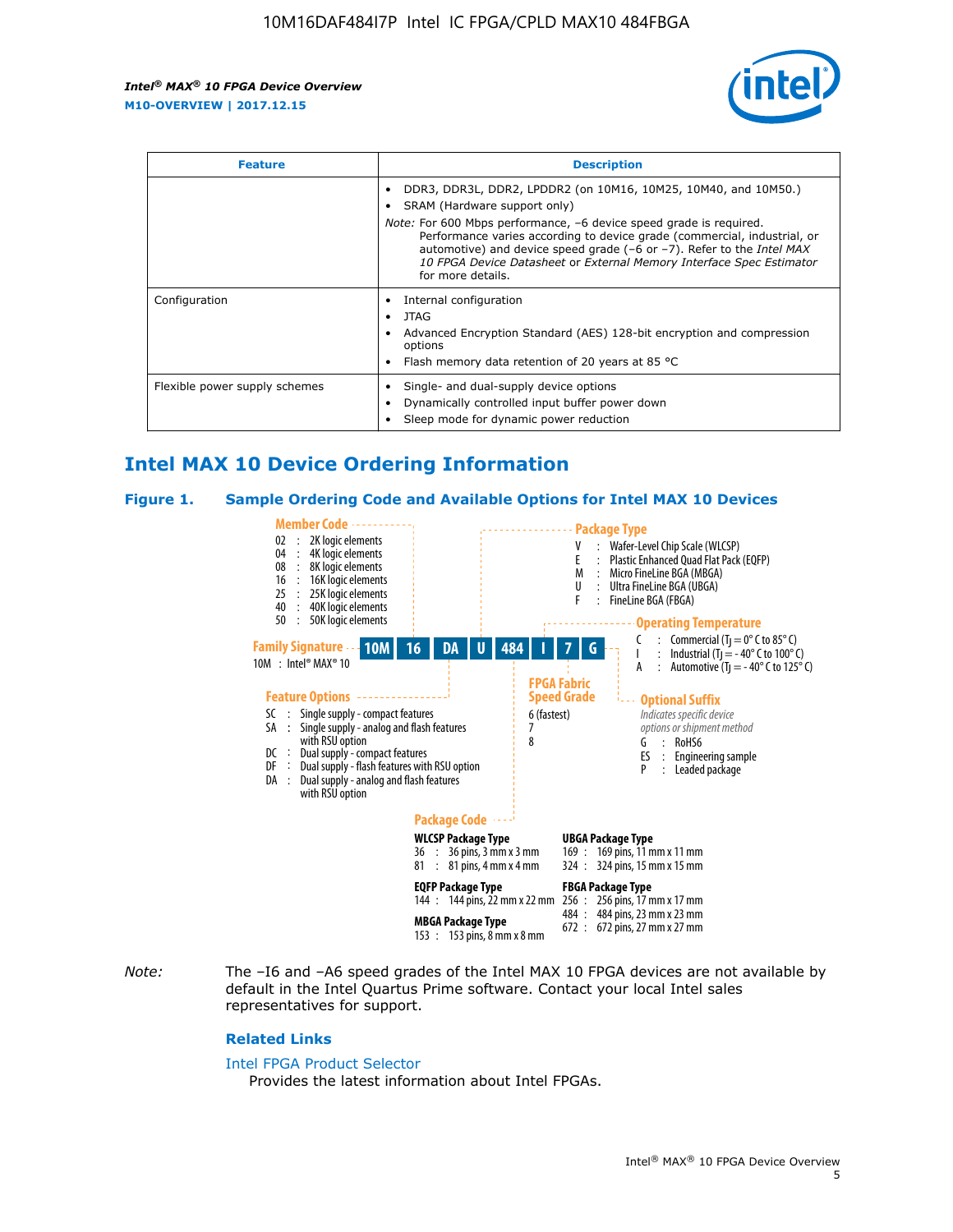

## **Intel MAX 10 Device Feature Options**

#### **Table 3. Feature Options for Intel MAX 10 Devices**

| <b>Option</b> | <b>Feature</b>                                                                                                                                                                          |
|---------------|-----------------------------------------------------------------------------------------------------------------------------------------------------------------------------------------|
| Compact       | Devices with core architecture featuring single configuration image with self-configuration capability                                                                                  |
| Flash         | Devices with core architecture featuring:<br>Dual configuration image with self-configuration capability<br>Remote system upgrade capability<br>Memory initialization                   |
| Analog        | Devices with core architecture featuring:<br>Dual configuration image with self-configuration capability<br>Remote system upgrade capability<br>Memory initialization<br>Integrated ADC |

## **Intel MAX 10 Device Maximum Resources**

#### **Table 4. Maximum Resource Counts for Intel MAX 10 Devices**

| <b>Resource</b>              |                            |              |                |              | <b>Device</b>  |                |              |                |
|------------------------------|----------------------------|--------------|----------------|--------------|----------------|----------------|--------------|----------------|
|                              |                            | <b>10M02</b> | 10M04          | <b>10M08</b> | <b>10M16</b>   | <b>10M25</b>   | <b>10M40</b> | <b>10M50</b>   |
|                              | Logic Elements (LE) (K)    | 2            | 4              | 8            | 16             | 25             | 40           | 50             |
| M9K Memory (Kb)              |                            | 108          | 189            | 378          | 549            | 675            | 1,260        | 1,638          |
|                              | User Flash Memory (Kb) (2) | 96           | 1,248          | 1,376        | 2,368          | 3,200          | 5,888        | 5,888          |
| $18 \times 18$ Multiplier    |                            | 16           | 20             | 24           | 45             | 55             | 125          | 144            |
| <b>PLL</b>                   |                            | 2            | $\overline{2}$ | 2            | $\overline{4}$ | $\overline{4}$ | 4            | $\overline{4}$ |
| GPIO                         |                            | 246          | 246            | 250          | 320            | 360            | 500          | 500            |
| <b>LVDS</b>                  | Dedicated<br>Transmitter   | 15           | 15             | 15           | 22             | 24             | 30           | 30             |
|                              | Emulated<br>Transmitter    | 114          | 114            | 116          | 151            | 171            | 241          | 241            |
|                              | Dedicated Receiver         | 114          | 114            | 116          | 151            | 171            | 241          | 241            |
| Internal Configuration Image |                            | $\mathbf{1}$ | $\overline{2}$ | 2            | $\overline{2}$ | $\overline{2}$ | 2            | $\overline{2}$ |
| ADC                          |                            |              | 1              | $\mathbf{1}$ | $\mathbf{1}$   | 2              | 2            | 2              |

<sup>(2)</sup> The maximum possible value including user flash memory and configuration flash memory. For more information, refer to [Intel MAX 10 User Flash Memory User Guide](https://www.altera.com/documentation/vgo1395753117436.html#vgo1395811844282).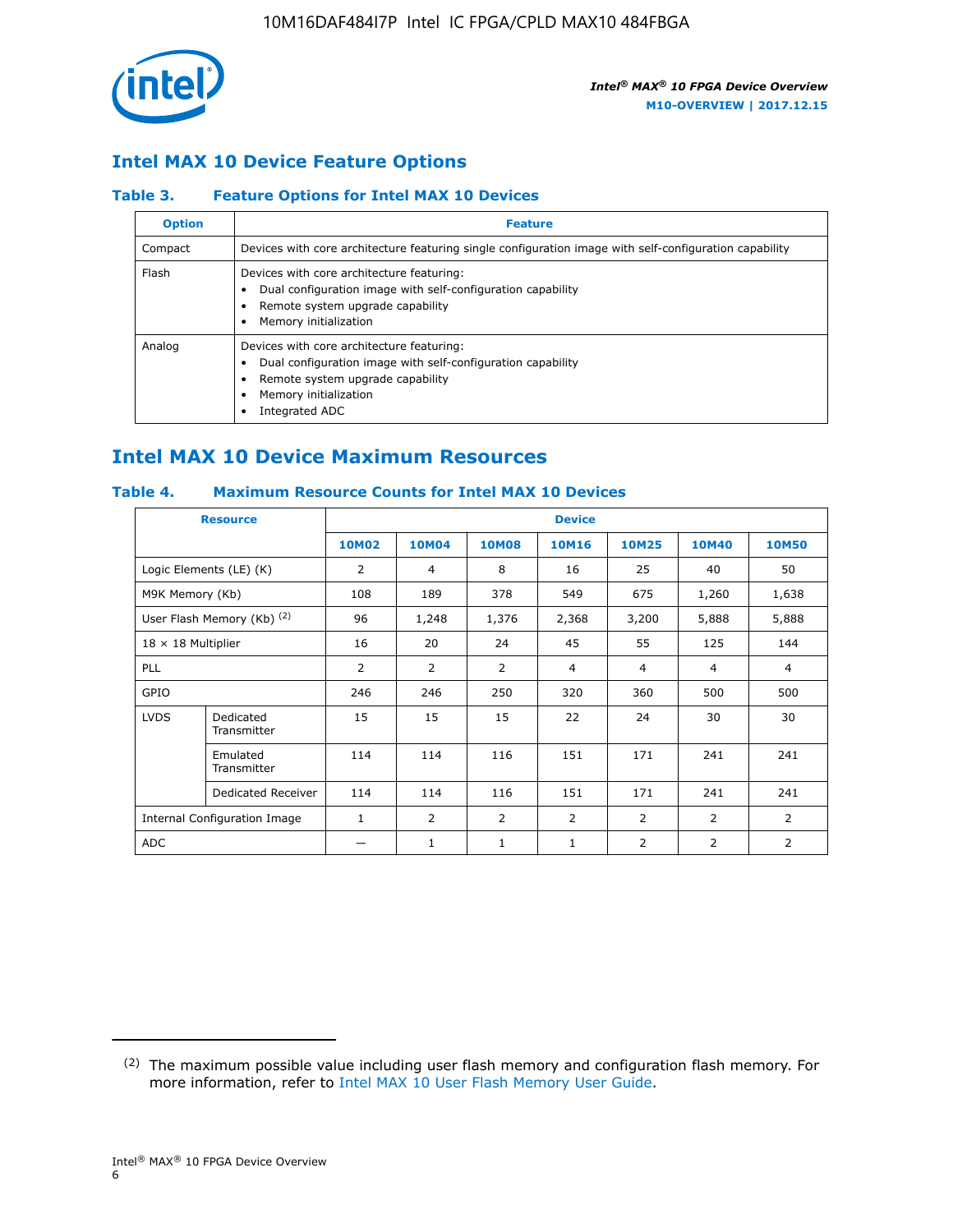

## **Intel MAX 10 Devices I/O Resources Per Package**

#### **Table 5. Package Plan for Intel MAX 10 Single Power Supply Devices**

| <b>Device</b> |                   | <b>Package</b>                     |                      |                                      |                                      |  |  |  |  |
|---------------|-------------------|------------------------------------|----------------------|--------------------------------------|--------------------------------------|--|--|--|--|
|               | <b>Type</b>       | M153<br>153-pin MBGA               | U169<br>169-pin UBGA | <b>U324</b><br>324-pin UBGA          | E144<br>144-pin EQFP                 |  |  |  |  |
|               | <b>Size</b>       | $8 \text{ mm} \times 8 \text{ mm}$ | 11 mm $\times$ 11 mm | $15 \text{ mm} \times 15 \text{ mm}$ | $22 \text{ mm} \times 22 \text{ mm}$ |  |  |  |  |
|               | <b>Ball Pitch</b> | $0.5$ mm                           | $0.8$ mm             | $0.8$ mm                             | $0.5$ mm                             |  |  |  |  |
| 10M02         |                   | 112                                | 130                  | 246                                  | 101                                  |  |  |  |  |
| 10M04         |                   | 112                                | 130                  | 246                                  | 101                                  |  |  |  |  |
| 10M08         |                   | 112                                | 130                  | 246                                  | 101                                  |  |  |  |  |
| 10M16         |                   |                                    | 130                  | 246                                  | 101                                  |  |  |  |  |
| 10M25         |                   |                                    |                      |                                      | 101                                  |  |  |  |  |
| 10M40         |                   |                                    |                      |                                      | 101                                  |  |  |  |  |
| 10M50         |                   |                                    |                      |                                      | 101                                  |  |  |  |  |

#### **Table 6. Package Plan for Intel MAX 10 Dual Power Supply Devices**

| <b>Device</b> |                   | <b>Package</b> |                                            |                                                                    |                         |                             |                             |  |  |
|---------------|-------------------|----------------|--------------------------------------------|--------------------------------------------------------------------|-------------------------|-----------------------------|-----------------------------|--|--|
|               | <b>Type</b>       | <b>V36</b>     | <b>V81</b>                                 | <b>U324</b><br>36-pin WLCSP 81-pin WLCSP 324-pin UBGA 256-pin FBGA | <b>F256</b>             | <b>F484</b><br>484-pin FBGA | <b>F672</b><br>672-pin FBGA |  |  |
|               | <b>Size</b>       |                | $3$ mm $\times$ 3 mm $ 4$ mm $\times$ 4 mm | $15$ mm $\times$ 15<br>mm                                          | 17 mm $\times$ 17<br>mm | $23$ mm $\times$ 23<br>mm   | $27$ mm $\times$ 27<br>mm   |  |  |
|               | <b>Ball Pitch</b> | $0.4$ mm       | $0.4$ mm                                   | $0.8$ mm                                                           | 1.0 <sub>mm</sub>       | 1.0 <sub>mm</sub>           | 1.0 <sub>mm</sub>           |  |  |
| 10M02         |                   | 27             |                                            | 160                                                                |                         |                             |                             |  |  |
| 10M04         |                   |                |                                            | 246                                                                | 178                     |                             |                             |  |  |
| 10M08         |                   |                | 56                                         | 246                                                                | 178                     | 250                         |                             |  |  |
| 10M16         |                   |                |                                            | 246                                                                | 178                     | 320                         |                             |  |  |
| 10M25         |                   |                |                                            |                                                                    | 178                     | 360                         |                             |  |  |
| 10M40         |                   |                |                                            |                                                                    | 178                     | 360                         | 500                         |  |  |
| 10M50         |                   |                |                                            |                                                                    | 178                     | 360                         | 500                         |  |  |

#### **Related Links**

- [Intel MAX 10 General Purpose I/O User Guide](https://www.altera.com/documentation/sam1393999966669.html#sam1394000084476)
- [Intel MAX 10 High-Speed LVDS I/O User Guide](https://www.altera.com/documentation/sam1394433606063.html#sam1394433911642)

## **Intel MAX 10 Vertical Migration Support**

Vertical migration supports the migration of your design to other Intel MAX 10 devices of different densities in the same package with similar I/O and ADC resources.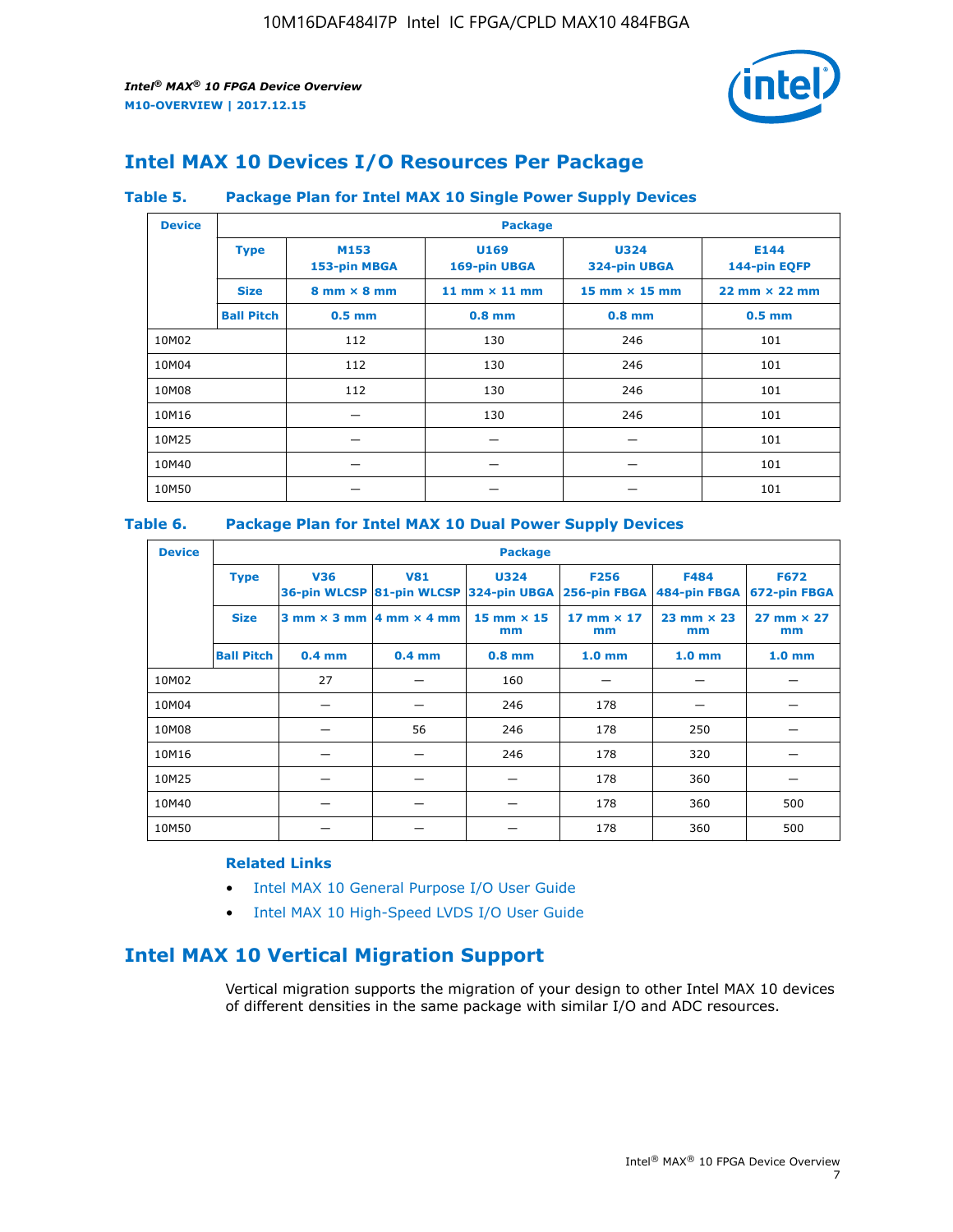

## **Intel MAX 10 I/O Vertical Migration Support**

#### **Figure 2. Migration Capability Across Intel MAX 10 Devices**

- The arrows indicate the migration paths. The devices included in each vertical migration path are shaded. Non-migratable devices are omitted. Some packages have several migration paths. Devices with lesser I/O resources in the same path have lighter shades.
- To achieve the full I/O migration across product lines in the same migration path, restrict I/Os usage to match the product line with the lowest I/O count.

|               | <b>Package</b>                   |            |      |      |             |                  |                                    |      |      |  |
|---------------|----------------------------------|------------|------|------|-------------|------------------|------------------------------------|------|------|--|
| <b>Device</b> | <b>V36</b>                       | <b>V81</b> | M153 | U169 | <b>U324</b> | F <sub>256</sub> | E144                               | F484 | F672 |  |
| 10M02         |                                  |            |      |      |             |                  |                                    |      |      |  |
| 10M04         |                                  |            |      |      |             |                  |                                    |      |      |  |
| 10M08         |                                  |            |      |      |             |                  |                                    |      |      |  |
| 10M16         |                                  |            |      |      |             |                  |                                    |      |      |  |
| 10M25         |                                  |            |      |      |             |                  |                                    |      |      |  |
| 10M40         |                                  |            |      |      |             |                  |                                    |      |      |  |
| 10M50         |                                  |            |      |      |             |                  |                                    |      |      |  |
|               | <b>Dual Power Supply Devices</b> |            |      |      |             |                  | <b>Single Power Supply Devices</b> |      |      |  |

*Note:* To verify the pin migration compatibility, use the Pin Migration View window in the Intel Quartus Prime software Pin Planner.

### **Intel MAX 10 ADC Vertical Migration Support**

#### **Figure 3. ADC Vertical Migration Across Intel MAX 10 Devices**

The arrows indicate the ADC migration paths. The devices included in each vertical migration path are shaded.

|                                                                                                                                                                                                                         | Package          |      |      |                  |      |             |      |  |  |
|-------------------------------------------------------------------------------------------------------------------------------------------------------------------------------------------------------------------------|------------------|------|------|------------------|------|-------------|------|--|--|
| <b>Device</b>                                                                                                                                                                                                           | M <sub>153</sub> | U169 | U324 | F <sub>256</sub> | E144 | <b>F484</b> | F672 |  |  |
| 10M04                                                                                                                                                                                                                   |                  |      |      |                  |      |             |      |  |  |
| 10M08                                                                                                                                                                                                                   |                  |      |      |                  |      |             |      |  |  |
| 10M16                                                                                                                                                                                                                   |                  |      |      |                  |      |             |      |  |  |
| 10M25                                                                                                                                                                                                                   |                  |      |      |                  |      |             |      |  |  |
| 10M40                                                                                                                                                                                                                   |                  |      |      |                  |      |             |      |  |  |
| 10M50                                                                                                                                                                                                                   |                  |      |      |                  |      |             |      |  |  |
| <b>Dual ADC Device:</b> Each ADC (ADC1 and ADC2) supports 1 dedicated analog input pin and 8 dual function pins.<br>Single ADC Device: Single ADC that supports 1 dedicated analog input pin and 16 dual function pins. |                  |      |      |                  |      |             |      |  |  |

**Single ADC Device:** Single ADC that supports 1 dedicated analog input pin and 8 dual function pins.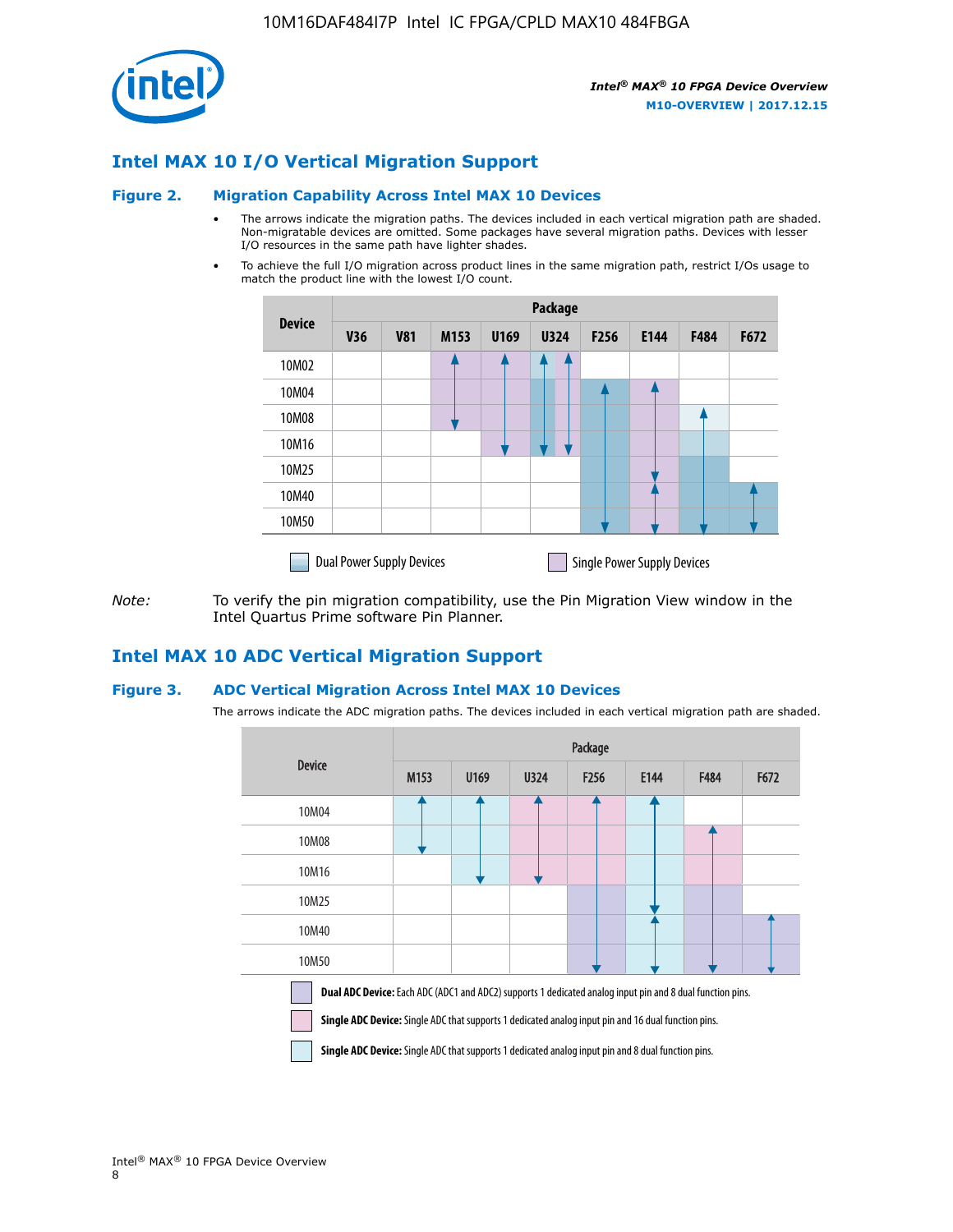

#### **Table 7. Pin Migration Conditions for ADC Migration**

| <b>Source</b>     | <b>Target</b>     | <b>Migratable Pins</b>                                                                                            |
|-------------------|-------------------|-------------------------------------------------------------------------------------------------------------------|
| Single ADC device | Single ADC device | You can migrate all ADC input pins                                                                                |
| Dual ADC device   | Dual ADC device   |                                                                                                                   |
| Single ADC device | Dual ADC device   | One dedicated analog input pin.                                                                                   |
| Dual ADC device   | Single ADC device | Eight dual function pins from the ADC1 block of the<br>٠<br>source device to the ADC1 block of the target device. |

## **Logic Elements and Logic Array Blocks**

The LAB consists of 16 logic elements (LE) and a LAB-wide control block. An LE is the smallest unit of logic in the Intel MAX 10 device architecture. Each LE has four inputs, a four-input look-up table (LUT), a register, and output logic. The four-input LUT is a function generator that can implement any function with four variables.

#### **Figure 4. Intel MAX 10 Device Family LEs**



### **Analog-to-Digital Converter**

Intel MAX 10 devices feature up to two ADCs. You can use the ADCs to monitor many different signals, including on-chip temperature.

#### **Table 8. ADC Features**

| <b>Feature</b>             | <b>Description</b>                                                                                                                                                                                  |
|----------------------------|-----------------------------------------------------------------------------------------------------------------------------------------------------------------------------------------------------|
| 12-bit resolution          | Translates analog signal to digital data for information processing, computing,<br>data transmission, and control systems<br>Provides a 12-bit digital representation of the observed analog signal |
| Up to 1 MSPS sampling rate | Monitors single-ended external inputs with a cumulative sampling rate of 25<br>kilosamples per second to 1 MSPS in normal mode                                                                      |
|                            |                                                                                                                                                                                                     |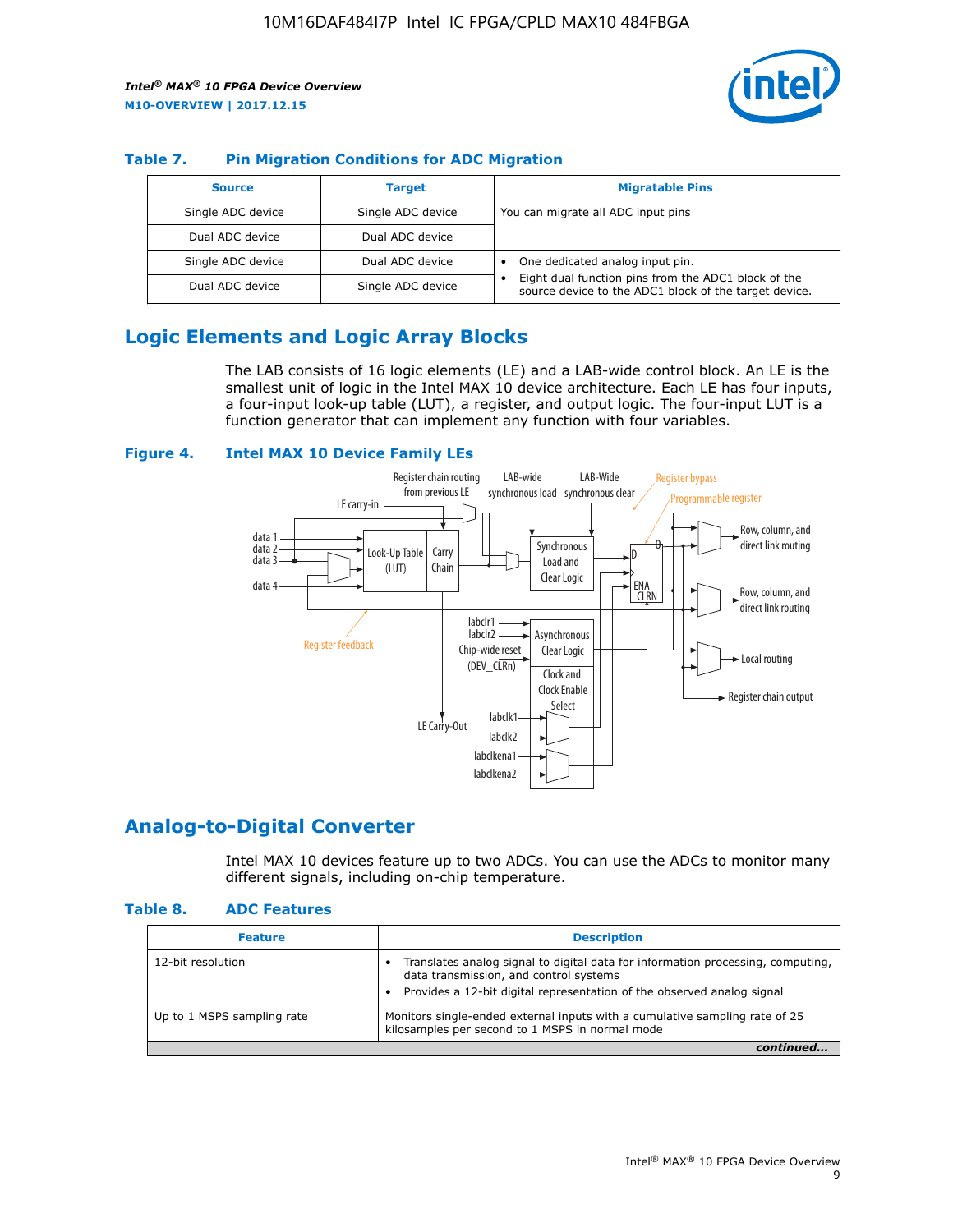

| <b>Feature</b>                                                  | <b>Description</b>                                                                                                                         |
|-----------------------------------------------------------------|--------------------------------------------------------------------------------------------------------------------------------------------|
| Up to 17 single-ended external inputs<br>for single ADC devices | One dedicated analog and 16 dual function input pins                                                                                       |
| Up to 18 single-ended external inputs<br>for dual ADC devices   | One dedicated analog and eight dual-function input pins in each ADC block<br>٠<br>Simultaneous measurement capability for dual ADC devices |
| On-chip temperature sensor                                      | Monitors external temperature data input with a sampling rate of up to 50<br>kilosamples per second                                        |

## **User Flash Memory**

The user flash memory (UFM) block in Intel MAX 10 devices stores non-volatile information.

UFM provides an ideal storage solution that you can access using Avalon Memory-Mapped (Avalon-MM) slave interface protocol.

#### **Table 9. UFM Features**

| <b>Features</b>     | <b>Capacity</b>                                                             |
|---------------------|-----------------------------------------------------------------------------|
| Endurance           | Counts to at least 10,000 program/erase cycles                              |
| Data retention      | 20 years at 85 $^{\circ}$ C<br>٠<br>10 years at 100 °C<br>$\bullet$         |
| Operating frequency | Maximum 116 MHz for parallel interface and 7.25 MHz for<br>serial interface |
| Data length         | Stores data up to 32 bits length in parallel                                |

## **Embedded Multipliers and Digital Signal Processing Support**

Intel MAX 10 devices support up to 144 embedded multiplier blocks. Each block supports one individual  $18 \times 18$ -bit multiplier or two individual  $9 \times 9$ -bit multipliers.

With the combination of on-chip resources and external interfaces in Intel MAX 10 devices, you can build DSP systems with high performance, low system cost, and low power consumption.

You can use the Intel MAX 10 device on its own or as a DSP device co-processor to improve price-to-performance ratios of DSP systems.

You can control the operation of the embedded multiplier blocks using the following options:

- Parameterize the relevant IP cores with the Intel Quartus Prime parameter editor
- Infer the multipliers directly with VHDL or Verilog HDL

System design features provided for Intel MAX 10 devices: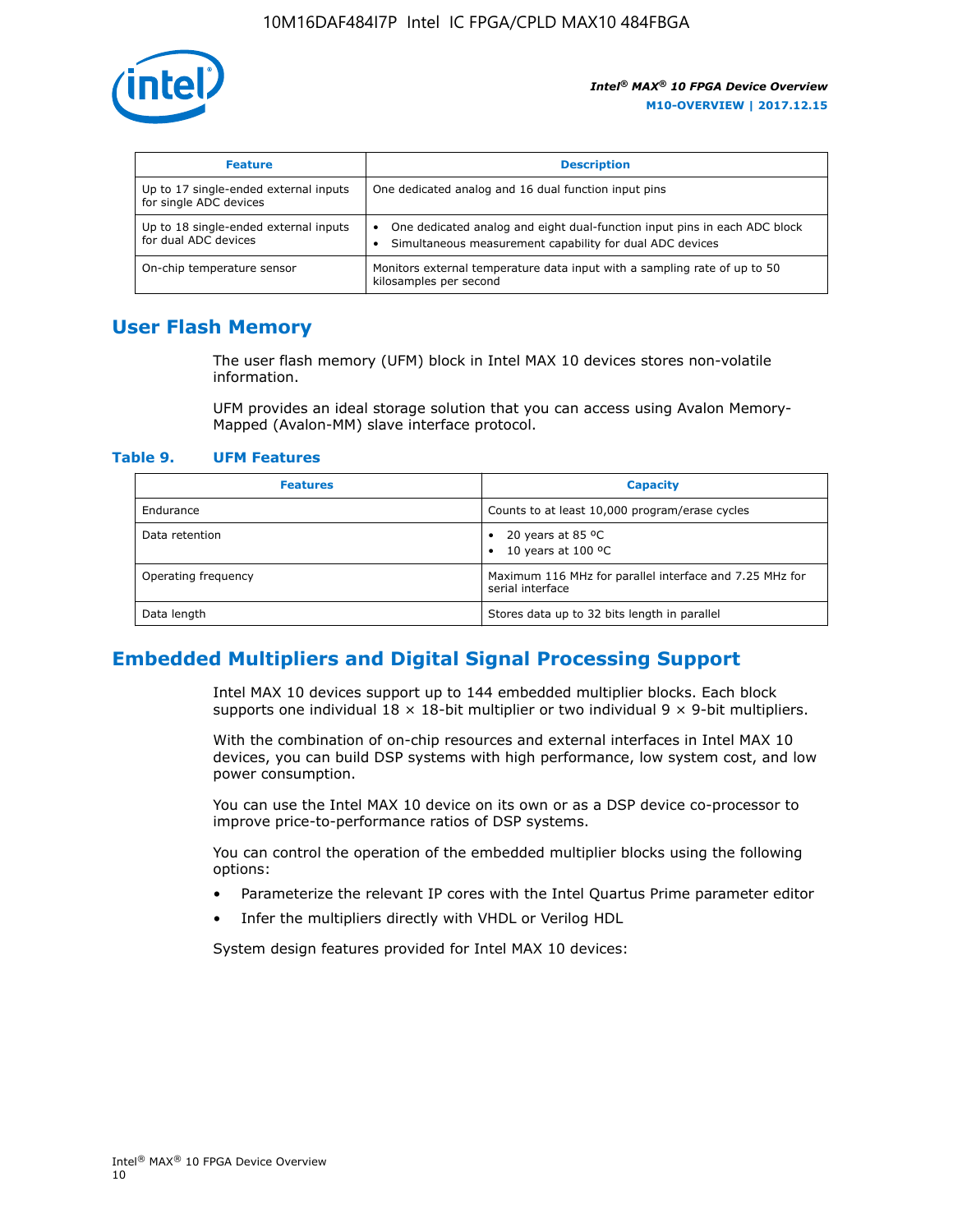

- DSP IP cores:
	- Common DSP processing functions such as finite impulse response (FIR), fast Fourier transform (FFT), and numerically controlled oscillator (NCO) functions
	- Suites of common video and image processing functions
- Complete reference designs for end-market applications
- DSP Builder for Intel FPGAs interface tool between the Intel Quartus Prime software and the MathWorks Simulink and MATLAB design environments
- DSP development kits

## **Embedded Memory Blocks**

The embedded memory structure consists of M9K memory blocks columns. Each M9K memory block of a Intel MAX 10 device provides 9 Kb of on-chip memory capable of operating at up to 284 MHz. The embedded memory structure consists of M9K memory blocks columns. Each M9K memory block of a Intel MAX 10 device provides 9 Kb of on-chip memory. You can cascade the memory blocks to form wider or deeper logic structures.

You can configure the M9K memory blocks as RAM, FIFO buffers, or ROM.

The Intel MAX 10 device memory blocks are optimized for applications such as high throughput packet processing, embedded processor program, and embedded data storage.

| <b>Operation Modes</b> | <b>Port Widths</b>                                                             |
|------------------------|--------------------------------------------------------------------------------|
| Single port            | $x1, x2, x4, x8, x9, x16, x18, x32, and x36$                                   |
| Simple dual port       | $x1, x2, x4, x8, x9, x16, x18, x32, and x36$                                   |
| True dual port         | $\times1, \times2, \times4, \times8, \times9, \times16, \text{ and } \times18$ |

#### **Table 10. M9K Operation Modes and Port Widths**

## **Clocking and PLL**

Intel MAX 10 devices offer the following resources: global clock (GCLK) networks and phase-locked loops (PLLs) with a 116-MHz built-in oscillator.

Intel MAX 10 devices support up to 20 global clock (GCLK) networks with operating frequency up to 450 MHz. The GCLK networks have high drive strength and low skew.

The PLLs provide robust clock management and synthesis for device clock management, external system clock management, and I/O interface clocking. The high precision and low jitter PLLs offers the following features:

- Reduction in the number of oscillators required on the board
- Reduction in the device clock pins through multiple clock frequency synthesis from a single reference clock source
- Frequency synthesis
- On-chip clock de-skew
- Jitter attenuation
- Dynamic phase-shift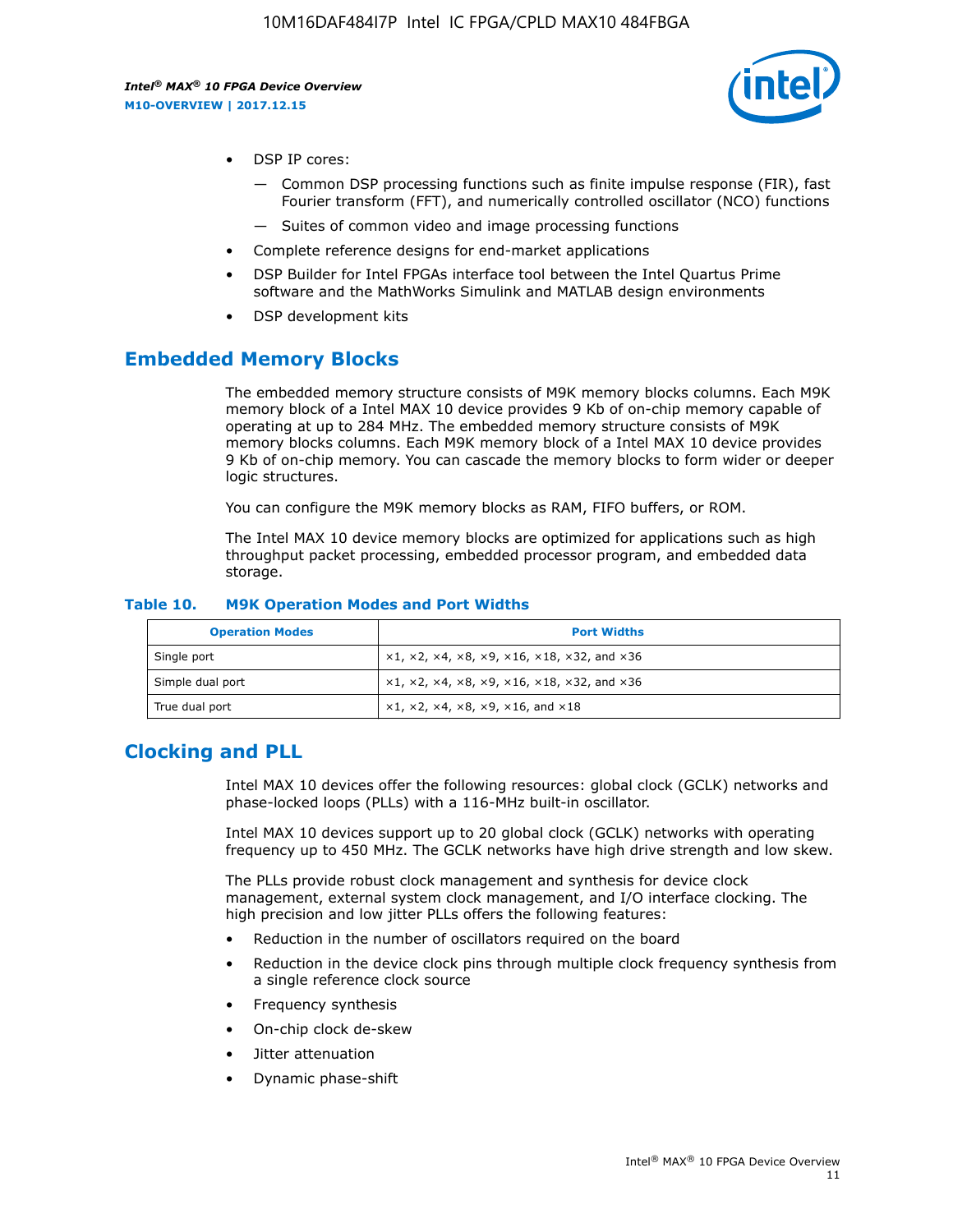

- Zero delay buffer
- Counter reconfiguration
- Bandwidth reconfiguration
- Programmable output duty cycle
- PLL cascading
- Reference clock switchover
- Driving of the ADC block

## **FPGA General Purpose I/O**

The Intel MAX 10 I/O buffers support a range of programmable features.

These features increase the flexibility of I/O utilization and provide an alternative to reduce the usage of external discrete components such as a pull-up resistor and a PCI clamp diode.

## **External Memory Interface**

Dual-supply Intel MAX 10 devices feature external memory interfaces solution that uses the I/O elements on the right side of the devices together with the UniPHY IP.

With this solution, you can create external memory interfaces to 16-bit SDRAM components with error correction coding (ECC).

*Note:* The external memory interface feature is available only for dual-supply Intel MAX 10 devices.

#### **Table 11. External Memory Interface Performance**

| <b>External Memory</b><br>Interface $(3)$ | <b>I/O Standard</b> | <b>Maximum Width</b> | <b>Maximum Frequency (MHz)</b> |
|-------------------------------------------|---------------------|----------------------|--------------------------------|
| <b>DDR3 SDRAM</b>                         | SSTL-15             | 16 bit $+8$ bit ECC  | 303                            |
| <b>DDR3L SDRAM</b>                        | SSTL-135            | 16 bit $+8$ bit ECC  | 303                            |
| <b>DDR2 SDRAM</b>                         | SSTL-18             | 16 bit $+8$ bit ECC  | 200                            |
| LPDDR2 SDRAM                              | $HSUL-12$           | 16 bit without ECC   | $200^{(4)}$                    |

#### **Related Links**

[External Memory Interface Spec Estimator](http://www.altera.com/technology/memory/estimator/mem-emif-index.html)

Provides a parametric tool that allows you to find and compare the performance of the supported external memory interfaces in Intel FPGAs.

 $(3)$  The device hardware supports SRAM. Use your own design to interface with SRAM devices.

 $(4)$  To achieve the specified performance, constrain the memory device I/O and core power supply variation to within ±3%. By default, the frequency is 167 MHz.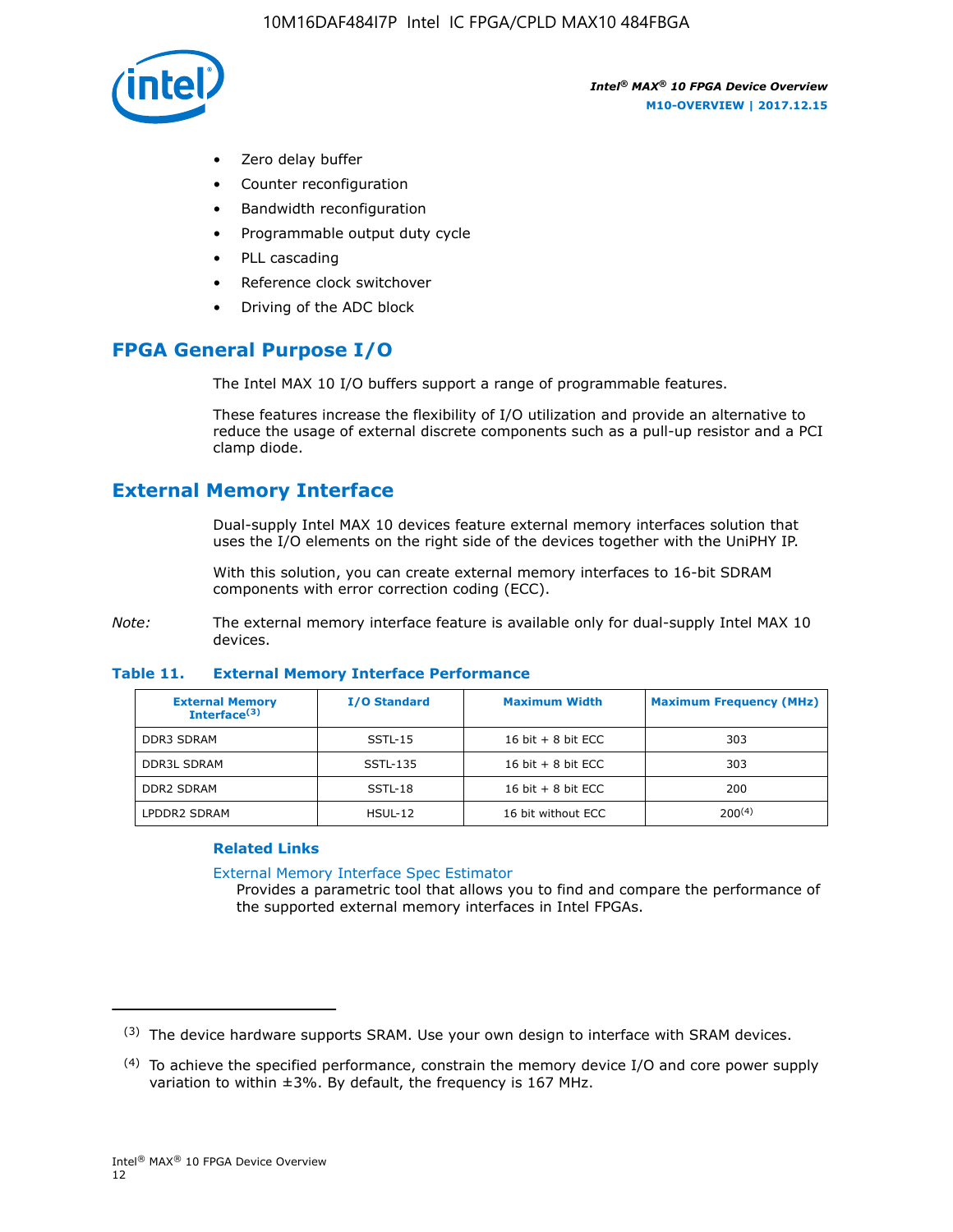

## **Configuration**

#### **Table 12. Configuration Features**

| <b>Feature</b>                    | <b>Description</b>                                                                                                                                                                       |  |
|-----------------------------------|------------------------------------------------------------------------------------------------------------------------------------------------------------------------------------------|--|
| Dual configuration                | Stores two configuration images in the configuration flash memory (CFM)<br>Selects the first configuration image to load using the CONFIG SEL pin                                        |  |
| Design security                   | Supports 128-bit key with non-volatile key programming<br>Limits access of the JTAG instruction during power-up in the JTAG secure mode<br>Unique device ID for each Intel MAX 10 device |  |
| <b>SEU Mitigation</b>             | Auto-detects cyclic redundancy check (CRC) errors during configuration<br>Provides optional CRC error detection and identification in user mode                                          |  |
| Dual-purpose configuration<br>pin | Functions as configuration pins prior to user mode<br>$\bullet$<br>Provides options to be used as configuration pin or user I/O pin in user mode                                         |  |
| Configuration data<br>compression | Decompresses the compressed configuration bitstream data in real-time during<br>configuration<br>Reduces the size of configuration image stored in the CFM                               |  |
| Instant-on                        | Provides the fastest power-up mode for Intel MAX 10 devices.                                                                                                                             |  |

#### **Table 13. Configuration Schemes for Intel MAX 10 Devices**

| <b>Configuration Scheme</b>   | <b>Compression</b>       | <b>Encryption</b> | <b>Dual Image</b><br><b>Configuration</b> | <b>Data Width</b> |
|-------------------------------|--------------------------|-------------------|-------------------------------------------|-------------------|
| <b>Internal Configuration</b> | Yes                      | Yes               | Yes                                       |                   |
| <b>JTAG</b>                   | $\overline{\phantom{a}}$ |                   | -                                         |                   |

## **Power Management**

#### **Table 14. Power Options**

| <b>Power Options</b>                  | <b>Advantage</b>                                                                                                                        |  |
|---------------------------------------|-----------------------------------------------------------------------------------------------------------------------------------------|--|
| Single-supply device                  | Saves board space and costs.                                                                                                            |  |
| Dual-supply device                    | Consumes less power<br>Offers higher performance<br>$\bullet$                                                                           |  |
| Power management<br>controller scheme | Reduces dynamic power consumption when certain applications are in standby mode<br>Provides a fast wake-up time of less than 1 ms.<br>٠ |  |

## **Document Revision History for Intel MAX 10 FPGA Device Overview**

| <b>Date</b>   | <b>Version</b> | <b>Changes</b>                                                                                                                                                                                                                       |
|---------------|----------------|--------------------------------------------------------------------------------------------------------------------------------------------------------------------------------------------------------------------------------------|
| December 2017 | 2017.12.15     | Added the U324 package for the Intel MAX 10 single power supply<br>devices.<br>Updated the 10M02 GPIO and LVDS count in the Maximum Resource<br>Counts for Intel MAX 10 Devices table.<br>Updated the I/O vertical migration figure. |
| February 2017 | 2017.02.21     | Rebranded as Intel.                                                                                                                                                                                                                  |
|               |                |                                                                                                                                                                                                                                      |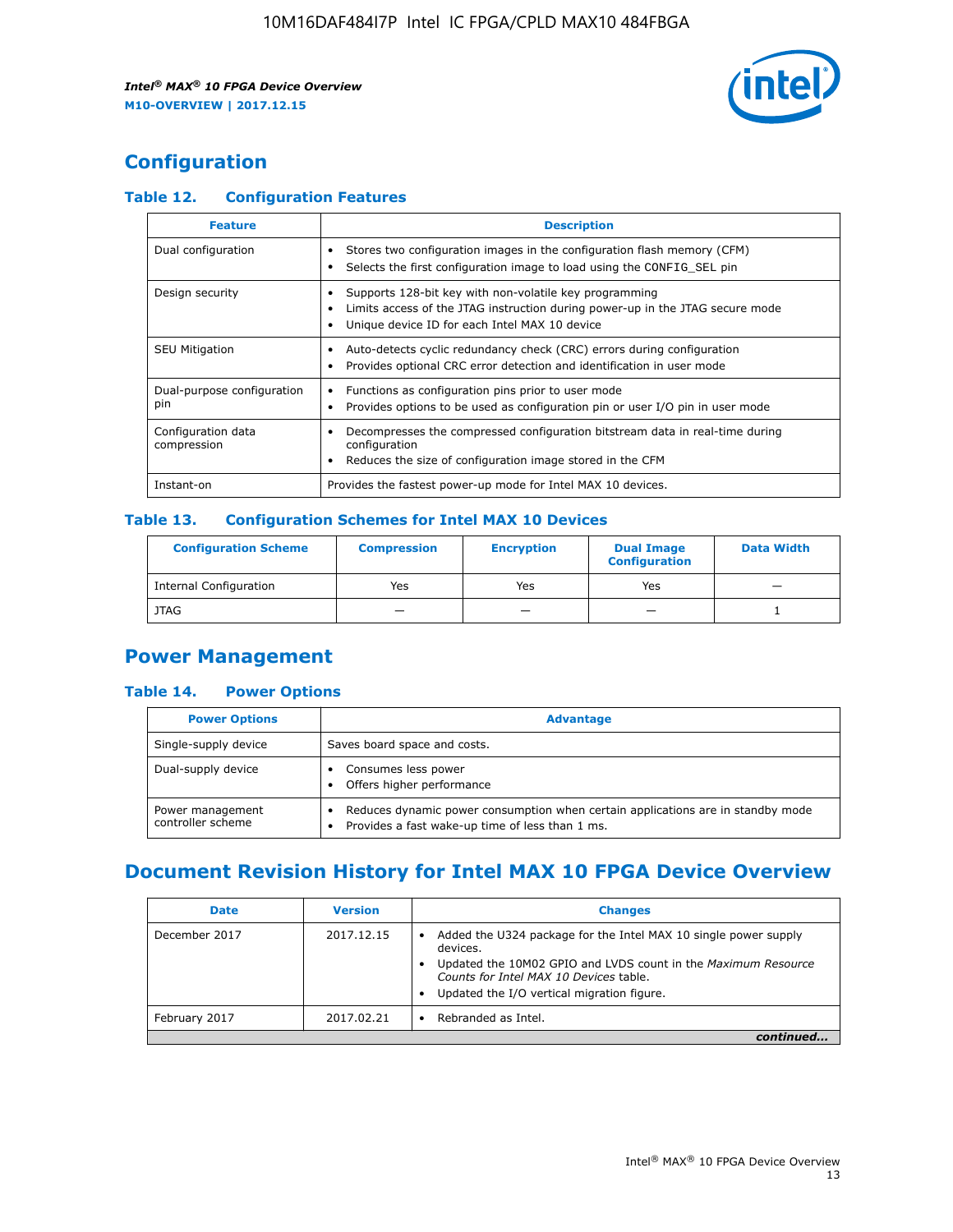

| <b>Date</b>    | <b>Version</b> | <b>Changes</b>                                                                                                                                                                                                                                                                                                                                                                                                                                                                                                                                                                                                                                                                                                                                                                                                                                                                                                                                                                                                                                                                                                                                           |  |
|----------------|----------------|----------------------------------------------------------------------------------------------------------------------------------------------------------------------------------------------------------------------------------------------------------------------------------------------------------------------------------------------------------------------------------------------------------------------------------------------------------------------------------------------------------------------------------------------------------------------------------------------------------------------------------------------------------------------------------------------------------------------------------------------------------------------------------------------------------------------------------------------------------------------------------------------------------------------------------------------------------------------------------------------------------------------------------------------------------------------------------------------------------------------------------------------------------|--|
| December 2016  | 2016.12.20     | • Updated EMIF information in the Summary of Features for Intel MAX 10<br>Devices table. EMIF is only supported in selected Intel MAX 10 device<br>density and package combinations, and for 600 Mbps performance, -6<br>device speed grade is required.<br>Updated the device ordering information to include P for leaded<br>package.                                                                                                                                                                                                                                                                                                                                                                                                                                                                                                                                                                                                                                                                                                                                                                                                                  |  |
| May 2016       | 2016.05.02     | Removed all preliminary marks.<br>Update the ADC sampling rate description. The ADC feature monitors<br>single-ended external inputs with a cumulative sampling rate of 25<br>kilosamples per second to 1 MSPS in normal mode.                                                                                                                                                                                                                                                                                                                                                                                                                                                                                                                                                                                                                                                                                                                                                                                                                                                                                                                           |  |
| November 2015  | 2015.11.02     | Removed SF feature from the device ordering information figure.<br>$\bullet$<br>Changed instances of Quartus II to Intel Quartus Prime.<br>$\bullet$                                                                                                                                                                                                                                                                                                                                                                                                                                                                                                                                                                                                                                                                                                                                                                                                                                                                                                                                                                                                     |  |
| May 2015       | 2015.05.04     | Added clearer descriptions for the feature options listed in the device<br>$\bullet$<br>ordering information figure.<br>Updated the maximum dedicated LVDS transmitter count of 10M02<br>$\bullet$<br>device from 10 to 9.<br>Removed the F672 package of the Intel MAX 10 10M25 device :<br>- Updated the devices I/O resources per package.<br>$-$ Updated the I/O vertical migration support.<br>- Updated the ADC vertical migration support.<br>Updated the maximum resources for 10M25 device:<br>- Maximum GPIO from 380 to 360.<br>- Maximum dedicated LVDS transmitter from 26 to 24.<br>- Maximum emulated LVDS transmitter from 181 to 171.<br>- Maximum dedicated LVDS receiver from 181 to 171.<br>Added ADC information for the E144 package of the 10M04 device.<br>$\bullet$<br>Updated the ADC vertical migration diagram to clarify that there are<br>single ADC devices with eight and 16 dual function pins.<br>Removed the note about contacting Altera for DDR3, DDR3L, DDR2,<br>and LPDDR2 external memory interface support. The Intel Quartus<br>Prime software supports these external memory interfaces from version<br>15.0. |  |
| December 2014  | 2014.12.15     | $\bullet$<br>Changed terms:<br>- "dual image" to "dual configuration image"<br>- "dual-image configuration" to dual configuration"<br>Added memory initialization feature for Flash and Analog devices.<br>Added maximum data retention capacity of up to 20 years for UFM<br>$\bullet$<br>feature.<br>Added maximum operating frequency of 7.25 MHz for serial interface<br>for UFM feature.                                                                                                                                                                                                                                                                                                                                                                                                                                                                                                                                                                                                                                                                                                                                                            |  |
| September 2014 | 2014.09.22     | Initial release.                                                                                                                                                                                                                                                                                                                                                                                                                                                                                                                                                                                                                                                                                                                                                                                                                                                                                                                                                                                                                                                                                                                                         |  |